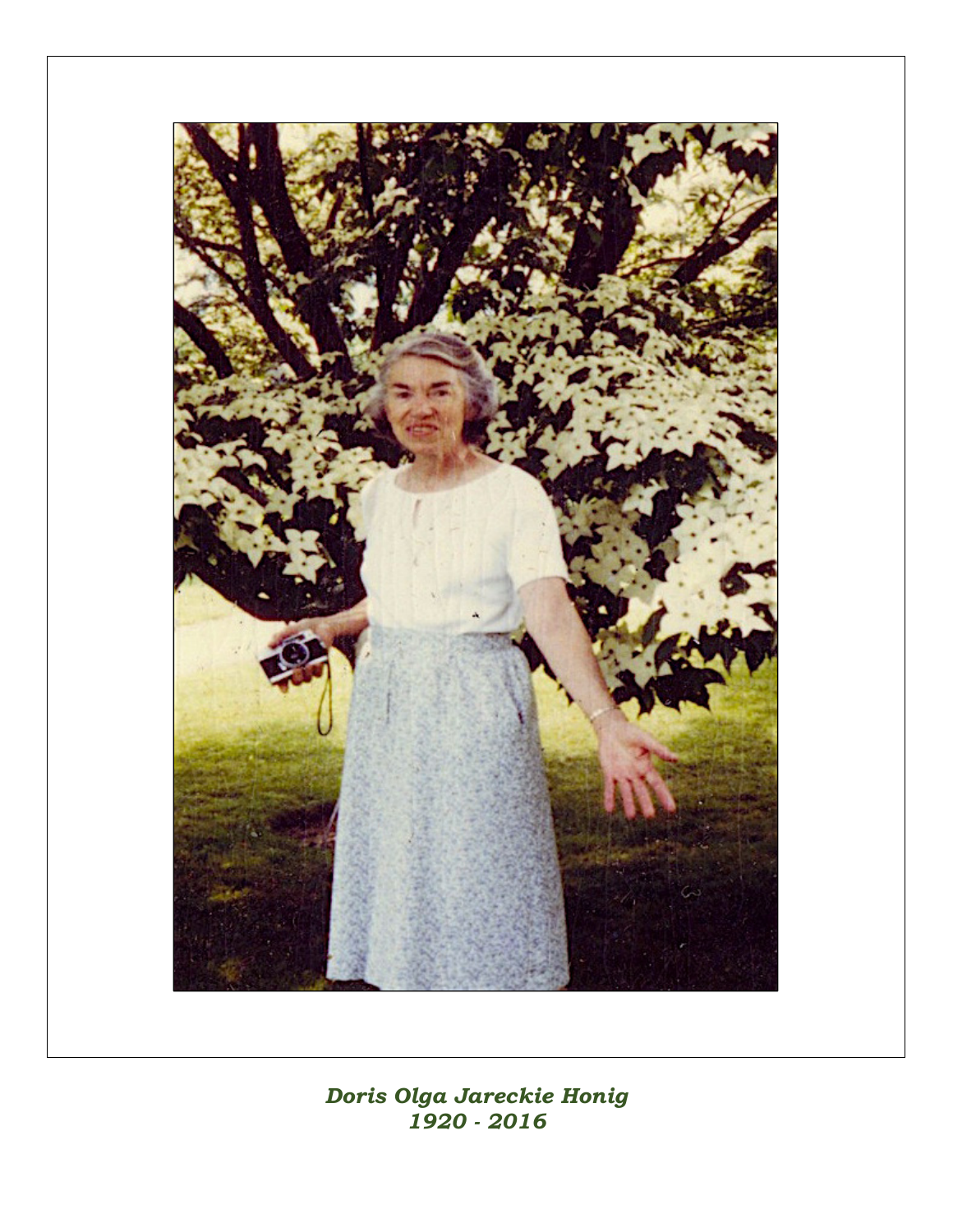### Memoriam Doris Honig June 18, 2016 West Fairlee Center Congregational Church

# Prelude "Brethren, We Have Met to Worship"

# Meditation "Peace I ask of Thee Oh River"

## Invocation Adapted from a traditional Haudenosaunee Prayer

Today we have gathered and we see that the cycles of life continue. We have been given the duty and responsibility to live in balance and harmony with each other and all living things. So now, we bring our minds together as one as we give our greetings and our thanks to one another as people.

## Congregational Response: **NOW OUR MINDS ARE ONE**

We are all thankful to our Mother, the Earth, for she gives us all that we need for life. She supports our feet as we walk about upon her. It gives us joy hat she continues to care for us as she has from the beginning of time. To our mother, we send our greetings and our thanks.

# Congregational Response: NOW OUR MINDS ARE ONE

We gather our minds together to consider the Wisdom Keepers who have come to help the people throughout the ages. When we forget how to live in harmony, they remind us of the way we were instructed to live. With one mind, we send our greetings and our thanks to these caring teachers, of whom our sister Doris was one.

#### Congregational Response: NOW OUR MINDS ARE ONE

Now we turn our thoughts to the Creator and send our greetings and our thanks for all the gifts of Creation. Everything we need to live a good life is here on this Mother Earth. For all the love that is around us, we gather our minds together as one and send our choicest words of greetings and thanks to the Creator.

#### Congregational Response: NOW OUR MINDS ARE ONE

# Hymn # 168 "For the Beauty of the Earth"

#### Memories of Doris

Kaete Brittin Shaw Ellen Jareckie Deecie Denison Chuck Eaton Peggy Willey

After the speakers, any guest is invited to say a few words.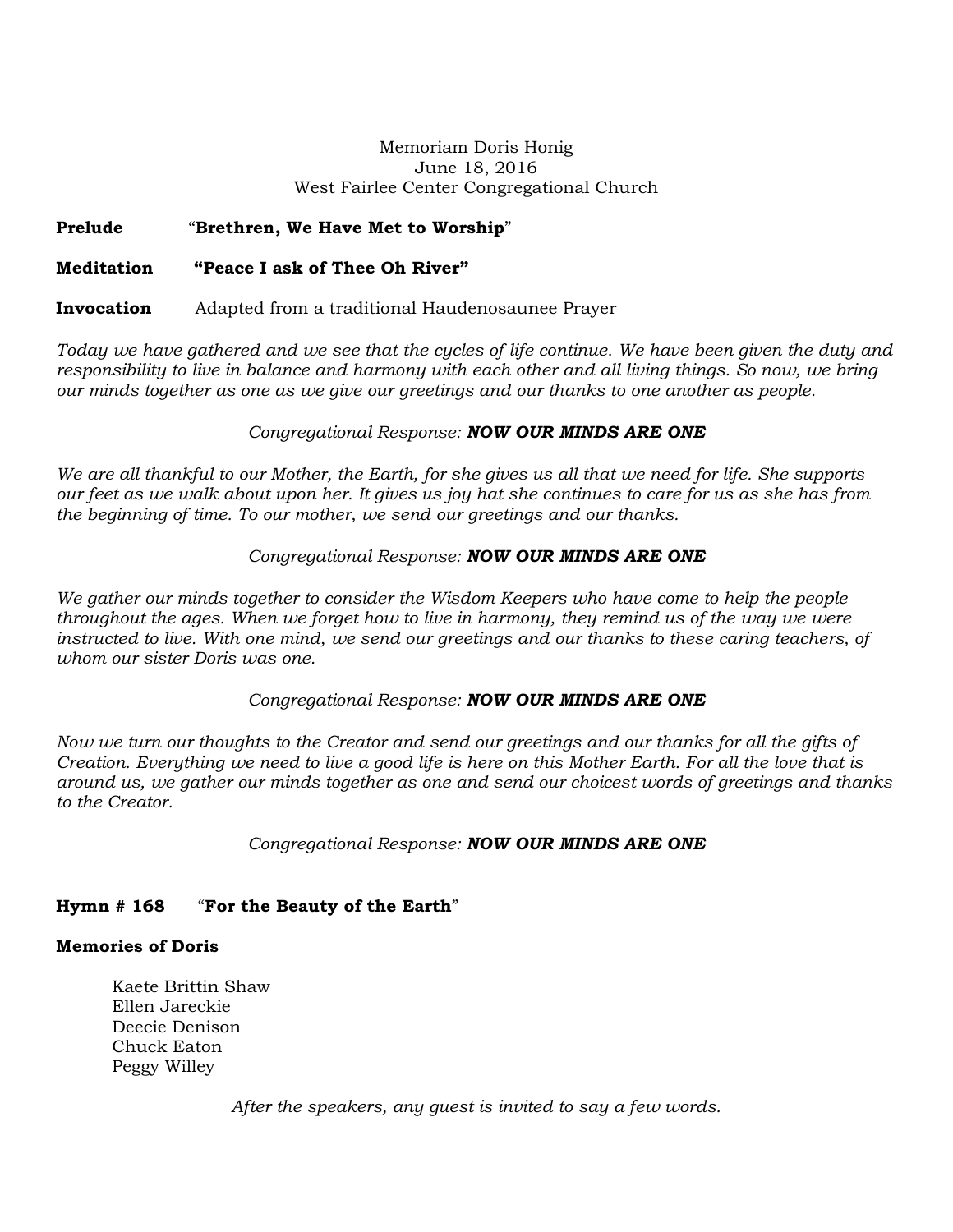## Hymn #58 "Now the Day is Over"

**Parting** (Adapted from a traditional Pueblo Indian goodbye...)

Hold on to what is good even if it is a handful of earth. Hold on to what you believe even if it is a tree which stands by itself. Hold on to what you must do even if it is a long way from here. Hold on to the hands of those you love, even when they have gone away from you.

# Closing Blessing

**Postlude "Simple Gifts"** - An Appalachian Melody

Please join us after the service for a reception hosted by the members of the West Fairlee Community Club. Walk just across the way to the small red brick building next to the road on your right as you leave the church.

# Notes and Acknowledgements

The Thanksgiving Address is the central prayer and invocation for the Haudenosaunee (also known as the Iroquois Confederacy or Six Nations — Mohawk, Oneida, Cayuga, Onondaga, Seneca, and Tuscarora). This translation was developed in 1993 by the Six Nations Museum and the Tracking Project.

The Poem "Letting Go is All Right" is written by Mary Jane Smith and used with her permission.

Letting Go is All Right

How can a leaf hold on so tight? All day and through the night.

How can a leaf hold on so tight? In the hot sun and the cold night.

How can a leaf hold on so tight? In the wind and the rain, 'tis a fight.

Watching it dancing, twisting and turning, What a delight, To see a leaf hold on with all its might.

Youth of green, age of colors and blight, Fall is here, ending its plight. Life has ended, letting go is all right.

Mary Jane Smith 1978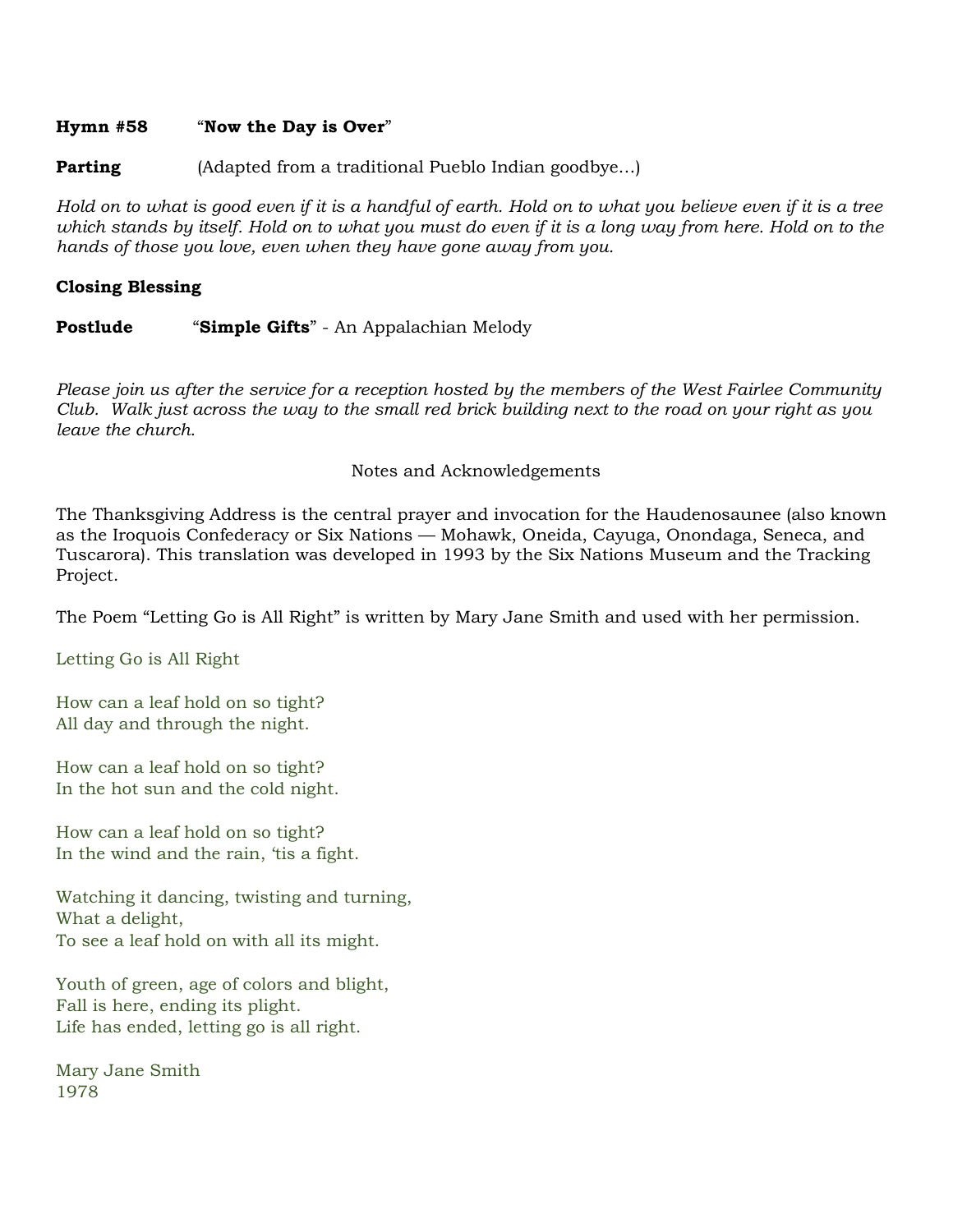The poem "She is the Wind" read by Peggy Willey is taken from the poetry collection of the Matawaka Indian Council and is used by permission.

She Is The Wind

She is the Wind of the North the bringer of clarity and wisdom honoring us with her presence as she scatters seeds of prayer and song a reminder of her fading culture.

Her face is etched in lines of lamentations and losses yet she stands firm preserving and honoring her traditions.

She is a breath of life, a teacher, a listener although her eyes are no longer bright her senses remain alert as she moves gracefully and silently through the winter of her life.

She carries within her the wind of the past, present, and future her roots tied to this sacred ground and wonders will the seventh generation remember the echoes of the ancestors?

She prays her children's children will walk with beauty and tranquil courage feeling the land not only with their feet but with the heart of the Great Mystery preserving all that has gone before.

She dreams one day the wrongs of the past will be made right, the voice of clarity will dissolve boundaries and the Spirit of Life will flow from one heart to the next.

The moon is full, the darkness grows shorter few dawns are left on her horizon.

She hears the call of the Snowy Owl who waits in the wings to guide her home.

She is the Wind of the North, an Ancient One who blows gently upon me as we walk together and her words leave an imprint in my heart and spirit. She is Grandmother.